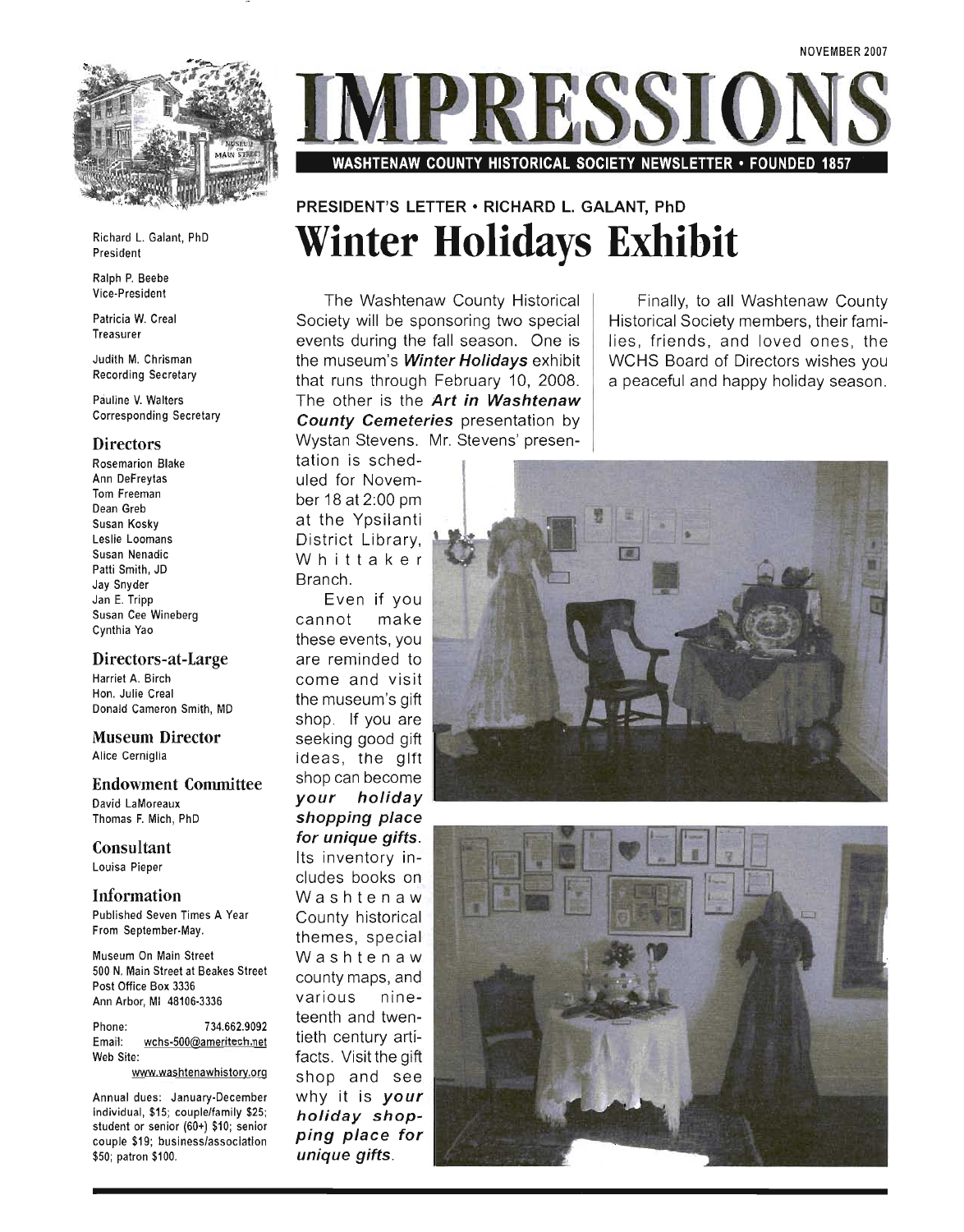## FRED MAYER **Unbuilt Michigan**

About 50 people turned out on Sunday, October 21 to hear Fred Mayer's talk about the university buildings that never got beyond the planning stage. Mr. Mayer, a University of Michigan physical planner for 35 years, gave a wonderful presentation about the buildings of the university that, for



 $\kappa_r$ . University of Michigan, Ann Athor, dyff. Design by Alexander Jackson Dirvic. Not executed.  ${\ }$  the <code>Gothic re-</mark><br>recolut on paper, xj in, x to S in:</code> W.rl'rcoIorOClP¥' fJiA,.l\tO~1n. :::::.:;-.\_., .......... \_,.. .... \_ .............. \_.\_n.\_ vival style .

Original design by Alexander Davis was to have a

some reason or another, never quite got built.

Mr. Mayer reported that the UM is one of the top schools in the nation for renovation and building. The administrative structure that is in place always tried to ensure that funds were available before starting a project; however, there have always been a few projects that do not make it to construction. Below is a list of the "unbuilt" buildings of the university, along with descriptions of the buildings and explanations of what happened.

Alexander Jackson Davis was hired in 1838 to create the first campus plan for the newly acquired 40 acres.

The first design was in The building

"U" shaped configuration, with a chapel and academic elements included. The central feature was a perpendicular Gothic window facing State Street. The building was to have a central avenue between North and South University Avenues, to be used for carriage passing. To the east was to be botanical gardens.

Davis knew that professor's houses would have to be added, so he sketched those into his plan. Alas, even though this building was approved by the University Regents and the governor, the State Superintendent of schools had ultimate veto power and vetoed the project because he deemed it too expensive. It is interesting to note that the quadrangular pattern shown in the design was unusual for its time and did not become popular until later.



The University Museum, circa 1880.

In 1880, the University Museum was built south of University Hall. The museum was built in Romanesque Revival Style.

About this time, the university had received money from the state of Michigan to build a library; the university had about 100,000 books



*Plate J. University of Michigan, Ann Arbor, campus plan.* 1838-39. Design by Alexander Jackson Davis. Not executed. Watercolor on paper, ryli in. x 16% in

im of An, Hards Brisbaro Dick Fund, 1924 (24.66.640). (Photograph © 2001 The Metropolitan Museum of Art.)

Davis

Original campus plan by Alexander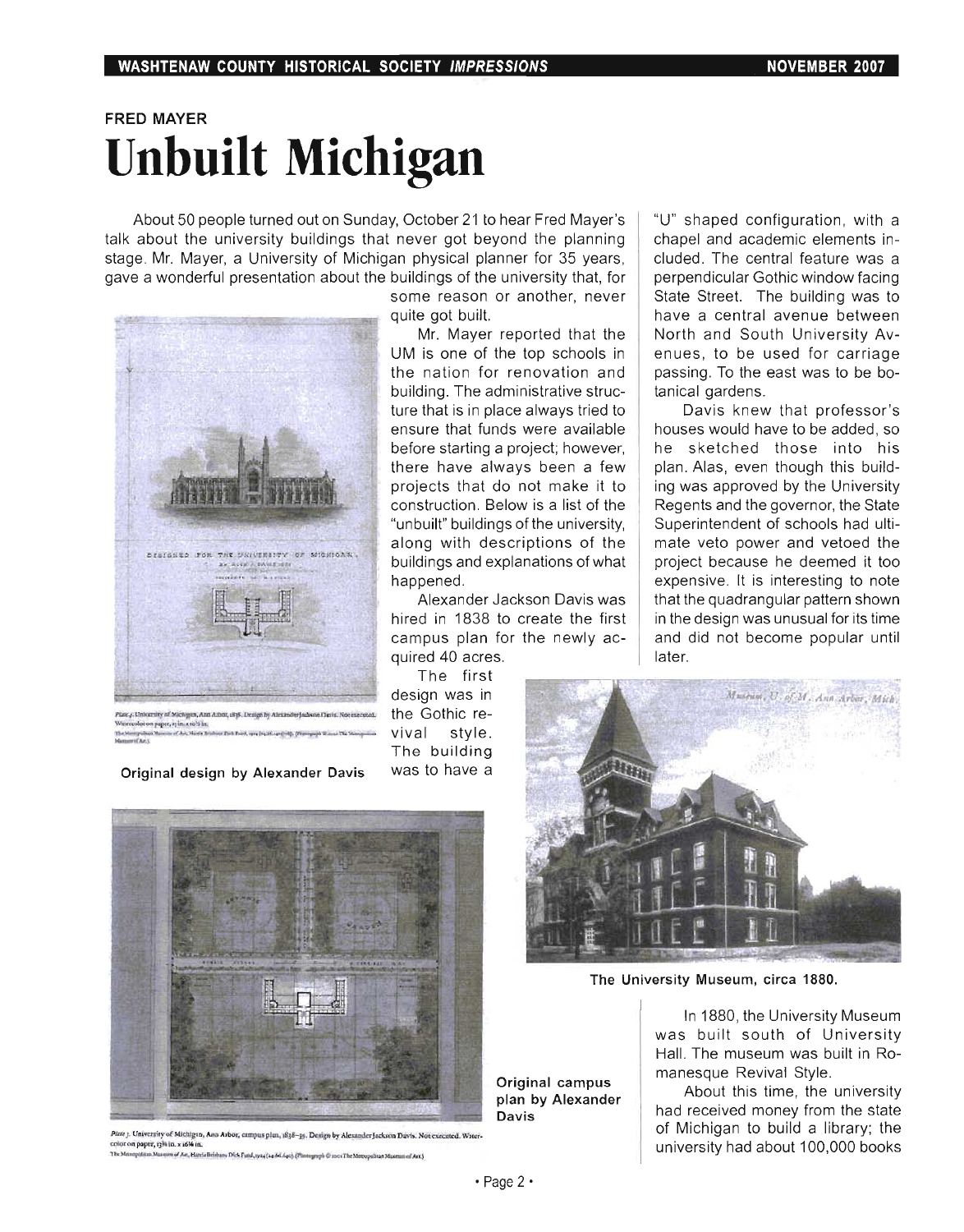#### WASHTENAW COUNTY HISTORICAL SOCIETY IMPRESSIONS NOTED THE RESOLUTION OF A RESOLUTION OF A RESOLUTION OF A RESOLUTION



out. Built 1987, Way & Van Revert anchilto



The general library that was built in 1883.

and desperately needed its own space! In 1883, this new library was built

By the early 1900s, the library collection had expanded again and more space was again needed. The proposed addition would have linked several buildings, making it very difficult for patrons and staff to make their way around the building. Luckily, this never got built! Also, the addition was not in the same Romanesque style as the original building.

The university then wanted to build a "proper" place to hold our art



~'16 :nOJ~q,. ,.+1""",~, ll~t,t;'N. 1Il. ;Sf'~<:' FI' p • ...,.~~ ... ""1..c.A .J l.~ s"u... e .. r~lf '1'lCAptMiD . -"j~~~ ,.~ 11"'" 1I.".<tISI.~ <sup>U</sup>"1JoIE 1"",\$ *r., 'S'*  STILL BEING PERPARED, THEREOW DEPT FOR THE APPROXICAL EXTRA SEE TO THE 1848 THE 1848 .<br>A context wes besidence for w.chs of changes, it was Never Built. Journal 1866 .  $<sub>spin</sub>$ <sub>une</sub></sub>

Proposed additions to the library that were never built.

collections. Some artworks had been lost when they were stored in tunnels. The university hired Henry Ives Cobb to sketch a plan for an art building and recommend a site. His sketches showed two buildings in the Classical style.

The Classical style features light stone (likely limestone), which was different than most of the campus, which was done in Romanesque style, featuring red brick. Unfortunately, the campaign for funds to build the art building were not successful. An art museum did ultimately get built when folks who wanted Two designs by Henry Cobb for an Art Building. to raise money for the





ve designs by Henry Ives Cobb for an Art Building at the University of Michigan. 1898

museum combined their efforts with a group who wanted to build a memorial for those who died in the Civil War and the Spanish-American War.

Another "unbuilt building" was the proposed School of Religion. The idea was to have the building adjacent to the university, but to operate independently. This was not that unusual as most pre-Civil War colleges were affiliated with religions so as to prepare ministers and "good moral character." The group who wanted this building built had to raise \$250,000 by 1925, but was unable to do so.

The proposed site of this building was the southwest corner of Monroe and State Street; interestingly, there is still available space at the southeast corner of Monroe and State Street, so it is possible that some building of this type may eventually be erected.

The original proposed university bell tower never got built, either. In the 1900s, bells were very important on college campuses as most stu-

> dents did not wear watches, but still needed to know when classes began. Bells were donated by many, including Andrew Dixon White, UM professor of history and later cofounder of Cornell University. Interestingly, when these bells were taken out of commission, they were melted down for scrap for the World War II war effort.

> In 1919, it was suggested that an actual bell tower should be built. Then-President Burton was a champion of this idea, which called for a bell tower to be included in Angell Hall. There was not enough money for this project, so the bell tower was eliminated from the final plans for Angell Hall.

> In 1925, President Burton died suddenly, and the university decided to erect a bell tower as a memorial for him. The university hired Albert Kahn to design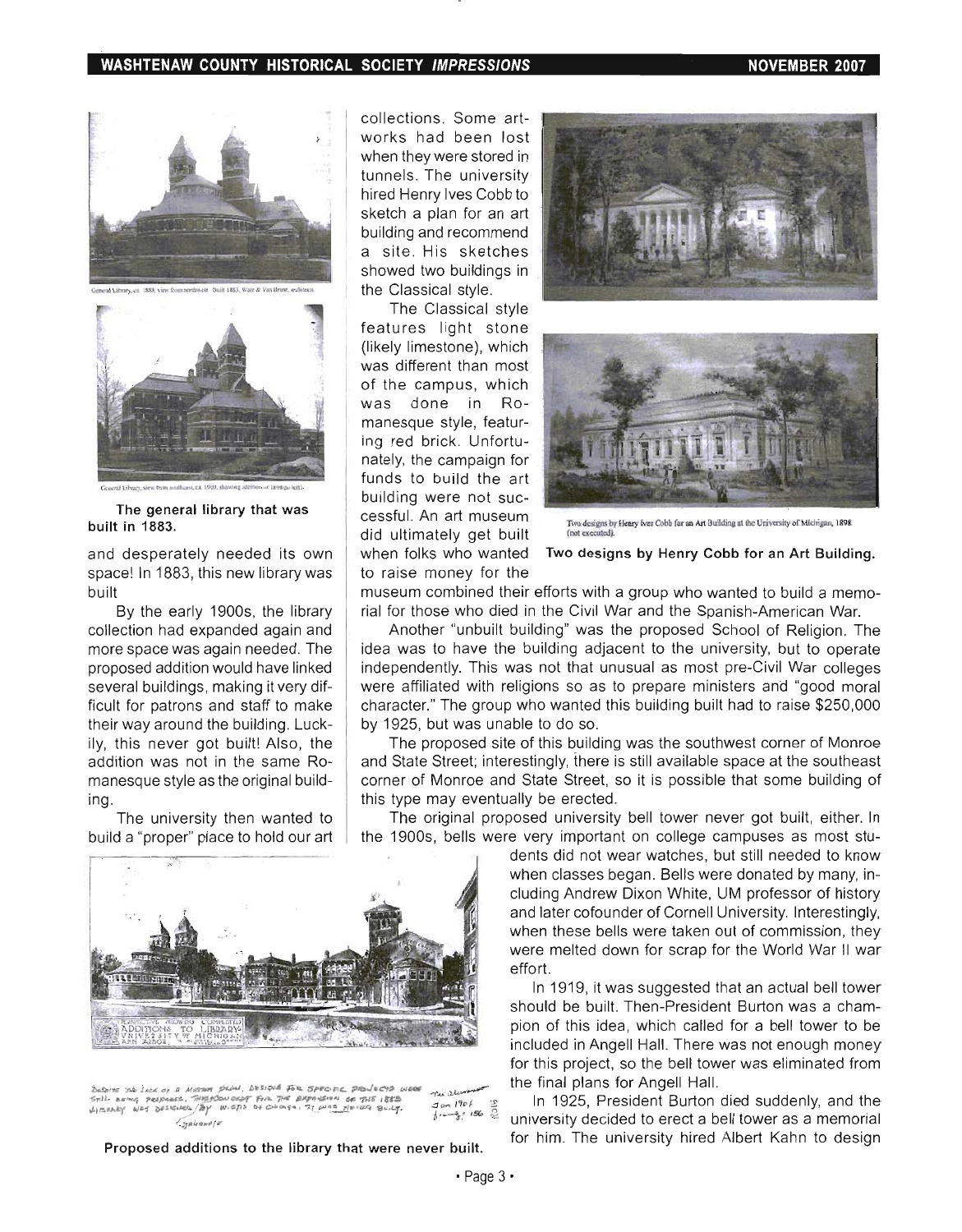#### **WASHTENAW COUNTY HISTORICAL SOCIETY IMPRESSIONS NOVEMBER 2007**

it. Kahn was familiar with the designer for the Chicago Tribune Building which looks very similar to the original sketch of the proposed tower.

Fundraising for the tower began immediately, but was halted when the Great Depression began in 1929. In 1935, alumni offered money for the bells, and the money to **Proposed School of Religion.** 

building wasn't exactly as Kahn had proposed and the location had to be altered as well.

In the late 1930s, Kahn was asked to prepare designs for a new music school. The funding did not come through until the early 1960s, however. By then, the school had outgrown its allotted space and was ultimately built on North Campus.



build the tower soon followed and was named to honor Burton. The final



w New Literaty College Building - Only the center part of the clan was built

Albert Kahn's first proposed design for a building with a bell tower.



Chicago Tribune tower.



Proposed UM bell tower.



AND YEARACE OF THE PROPOSED SCHOOL OF RELIG



Another picture of the proposed School of Religion.

In 1966, Robert Swanson Associate architects proposed a residential college at Fuller Mitchell field. The idea was to build a freestanding college near North Campus. This came about because of a great increase in campus enrollment, and student concerns that the campus was getting too big, that they did not know their professors, that they were only "numbers", and so on .

At this time, the university was engaged in a fight with the state over who had the right to appoint architects, so there was no state money from 1964-1970. Therefore, President Hatcher included the project in the university fundraising drive, which aimed to raise \$55 million. While this money was raised, the plan never captured the attention of the donors, and so the buildings never got built. The land is still there and available to this day.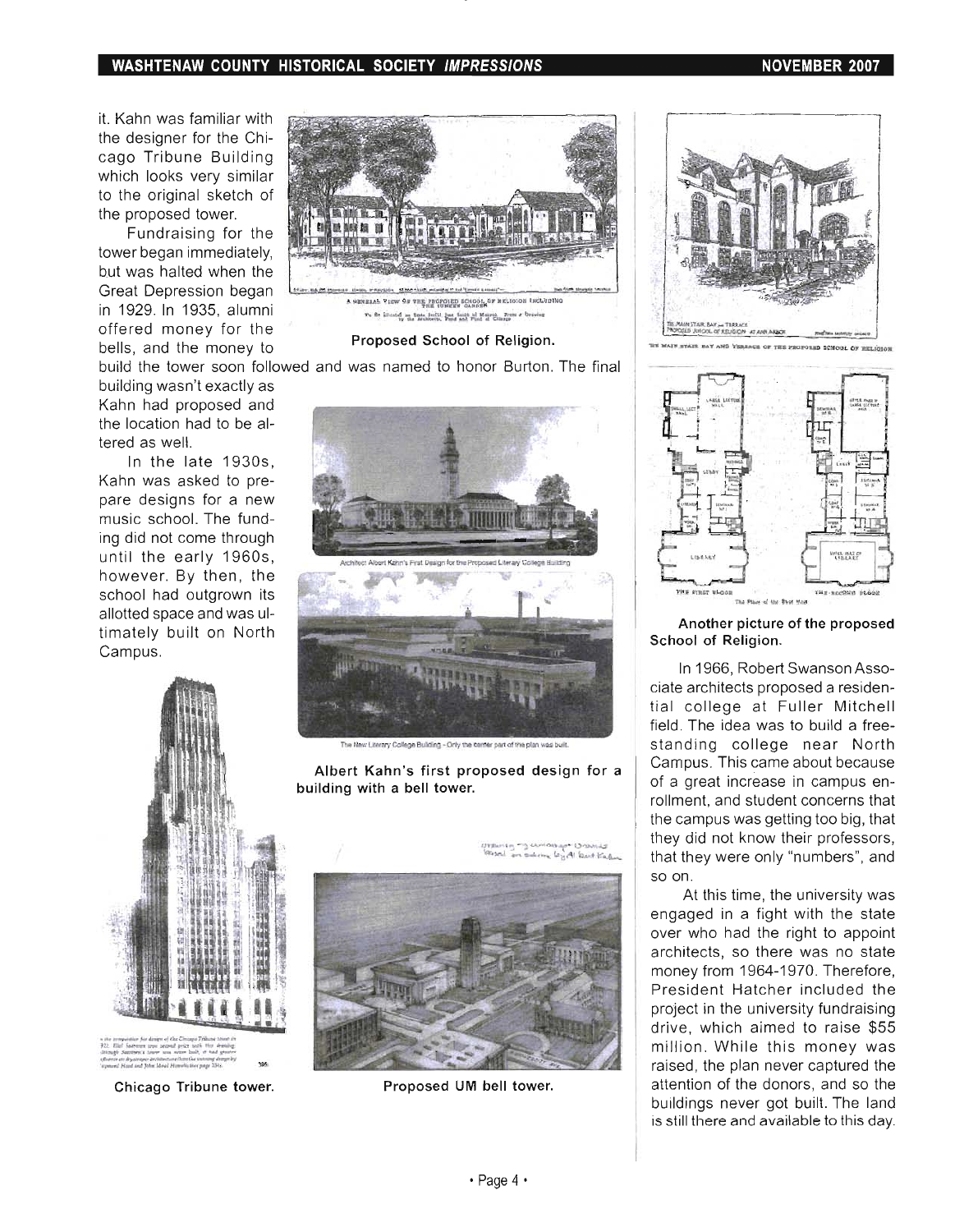### WASHTENAW COUNTY HISTORICAL SOCIETY IMPRESSIONS NOVEMBER 2007



The bell tower as it stands today.



Eliel Saarinen's Concept for the Ingalle Mall An early concept for Ingalls Mall.





Another view of the proposed Residential College.

## PATTI SMITH **Editor's Note**

Happy Harvest! With all the wonderful events happening in our county this fall and winter, I hope that you all get to go to at least one or two events! I just got back from the harvest at Cobblestone farm. What a wonderful event! Of course, now I want my very own wood stove in my house, too!

I got a lovely letter from Robert Greenough, sharing with me a tradition from his school days. Robert talked about the May Day celebrations that they had back in the 1930s. He described how he and classmates would gather wild flowers on May Day (May 1<sup>st</sup>) and deliver them to teachers and girlfriends (being a teacher myself, I know that I would certainly love the gift!). As the boys tossed the bouquets onto the porches, they would yell "May Day", so that the recipient would know to come and get her bouquet.

What a lovely tradition! Thank you, Robert, for sharing your memories!

And happy early May Day to everyone!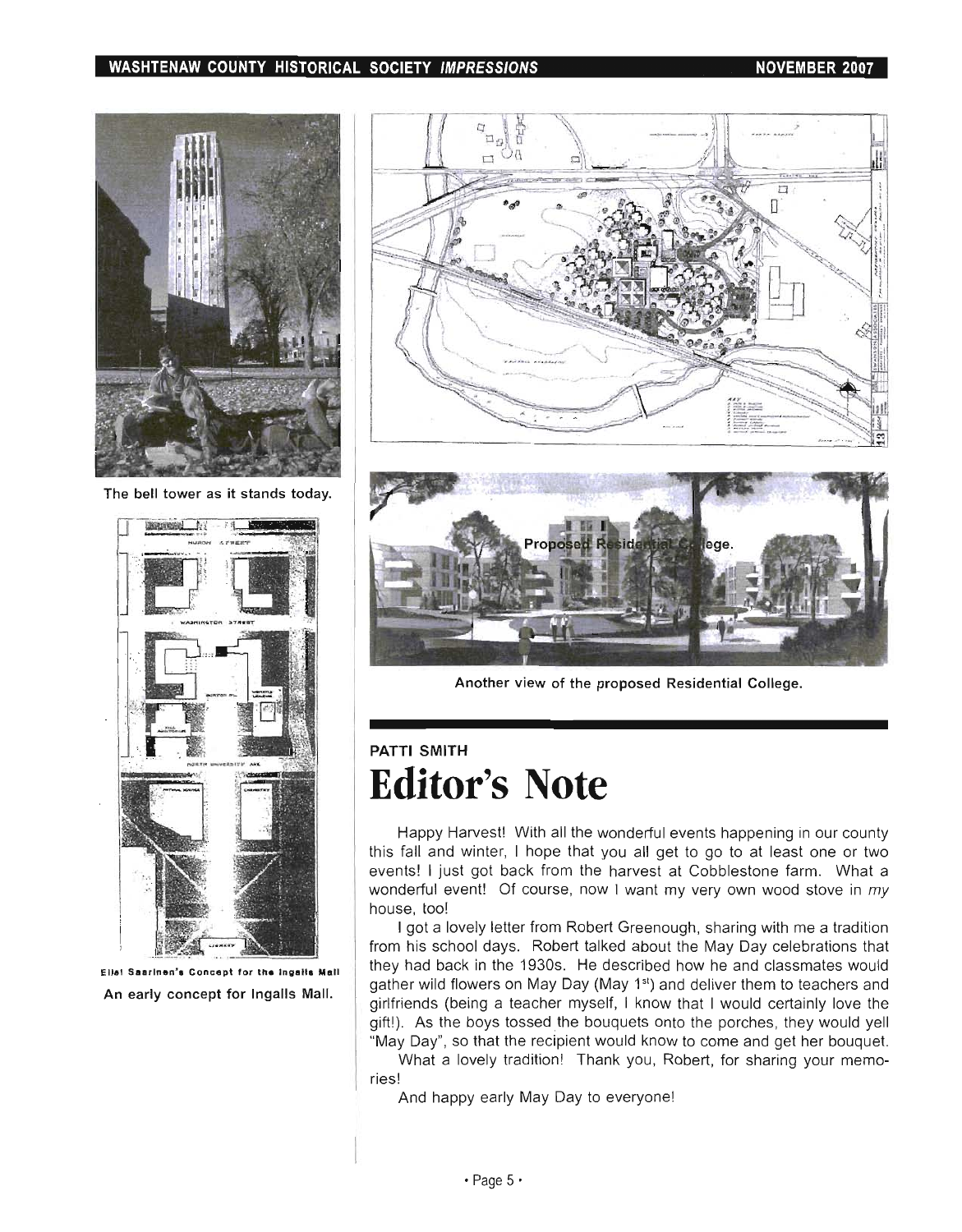# **The Museum Shop at the Museum on Main Street**

Our Museum Shop is a treasure trove of small items suitable for holiday stocking stuffers. Most are written by local historians / history buffs and fall in the \$10 to \$25 price range - with many at \$20. Visit our web site: www.washtenawhistory.org or call 734-662-9092 for further information. Also, there are many other items of interest available.

## **Books of Washtenaw County Interest**

AA in the 19<sup>th</sup> Century Shackman • \$20 AA in the 20<sup>th</sup> Century Shackman • \$20 Ann Arbor Observed Shackman • \$20 Ann Arbor: The Changing Scene Christman • \$9 Ann Arbor's First Lady: Ann Allen Bidlack • \$7.50 Another Ann Arbor: History of African Americans Gibson & Jones • \$20 Lost Ann Arbor Wineberg • \$20 Windows of St. Andrews Hildebrandt· \$25 Argomania: Argus Cameras & the Company That Made Them Gambino · \$40 Pipe Organs of Ann Arbor AA News • \$12 The Ann Arbor Railroad Burkhardt· \$20 Historic Buildings: Ann Arbor Reade & Wineberg • \$15 Indians of Washtenaw County, MI Hinsdale • \$7 Saline: City & Rural Scapes Saline Area Schools • \$10 Images of Saline MI Kosky · \$20

Saline: a Videotape  $Eicher \cdot $20$ Celebrating Our Memories: Rentschler Farm • \$3.50 Down by the Depot in Ypsilanti Dodd & Mann • \$20 The Story of Ypsilanti Colburn · \$10 Ypsilanti: A History in Pictures Mann· \$20 Ypsilanti: in the 20<sup>th</sup> Century Mann • \$20





# **Sugar Plum Fairy to Visit Kempt House Museum!**

Experience an old-fashioned Christmas and take home your holiday portrait! The **Kempf House Museum** is pleased to partner

with the **Ann Arbor Ballet Theater**  by offering opportunities for children to have their portraits taken with the stars of the Nutcracker ballet. Photo sessions will be held in the Kempfs' historic music studio from **10 am to noon on Saturday, December 8 and Sunday, December 9** at the museum, 312 South Division Street. Parking is available in the library lot just south of the museum. For \$10 each child will receive a personal photograph, a holiday gift bag, and refreshments.

Tickets to the Nutcracker ballet, to be performed on December 15 and 16 at The Power Center for the Performing Arts, will be available at the Kempf House Museum during the photo sessions and during the German Family Christmas Open House Tours.

For more information, visit our website at: www.kempfhouse museum.org, phone us at 734-994- 4898, or email us at: kempfhouse museum@gmail.com

**Top: A selection of gifts from the gift** shop.

**Bottom: More gifts from the gift**  shop.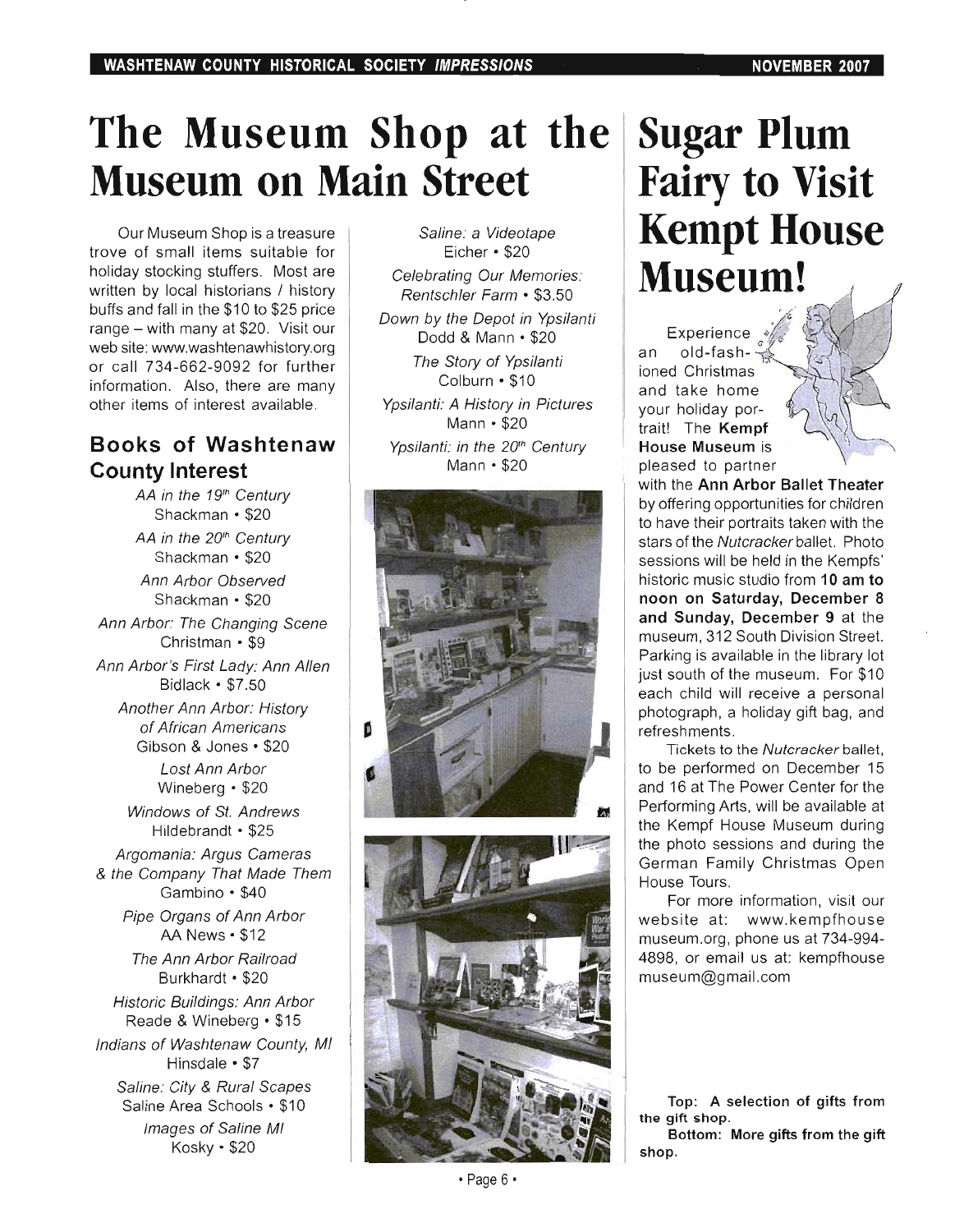# **Kempf House Museum**

**312 S. Division Street Ann Arbor, MI 48104 (734) 994-4894 www.kempfhouse.museum.org kempfhousemuseum@gmail.com** 

## **December • 2007**

**German Family Christmas Open House Tours** 

**Weekends 1 :00 to 4:00 PM Admission Free Donations Welcome** 

**Parking is available in the large library lot just south**  of the **House** 

> **Saturday December 8 and Sunday December 9**

**Saturday December 15 and Sunday, December 16** 

## **IN MEMORIAM Shaw Livermore**

WCHS is sad to announce the death of former board member, Shaw Livermore. Below, please find his obituary, taken from the Ann Arbor News.

Shaw Livermore, age 80, died quietly at home on October 21, 2007 of an obstructive pulmonary condition. For some months he had been under the care of Ann Arbor Hospice. Shaw was born on December 6, 1926 in Cambridge, MA, the son of Evelyn and Shaw Livermore. He spent his childhood in Buffalo, NY and later graduated from Mercersburg Academy and Harvard College. For a time he worked for a marine insurance company on the docks of the NYC as an assessor of damaged cargo. Returning to his love of history, he received a PhD in American History at the University of Wisconsin in Madison working with Merle Curti. He began teaching at Princeton University and later wrote The Twilight of Federalism (Princeton University Press 1962) In 1964 Shaw came to the University of Michigan at Ann Arbor where he taught American history for over 40 years. His passion for teaching was frequently rewarded when he encountered former students who declared he was one of the best teachers they

had ever had. After formal retirement he continued teaching a seminar in the honors program on historiography until 2006. During retirement he served as president of the Sunset-Brooks Neighborhood Association and the Hemlock Society of Michigan and volunteered as a patient escort at Planned Parenthood. Shaw had a creative mind in history and in public affairs, always following his independent view of truth. He had a catholicity of interests and many talents including eloquence, participation in sports, and creation of wood sculptures and mobiles. Shaw was an enthusiastic father and a tender husband. He never ceased to surprise. He is preceded in death by his sister, Gloria Duclos, and his son, Bradley. He is survived by his wife Nancy, his daughter Jorda of Alpena, MI, his grand daughter Evelyn Rose of Henderson, NV as well as his nieces and nephews. Instead of flowers, donations may be made to Planned Parenthood in Ann Arbor or to The Cradle 2049 Ridge Avenue, Evanston IL 60201 . A memorial service will be held at the Michigan League on November 14th at 2 p.m. in the Hussey Room. In the spring there will be a gathering at the family cemetery in Hebron,

WI.

• Page 7·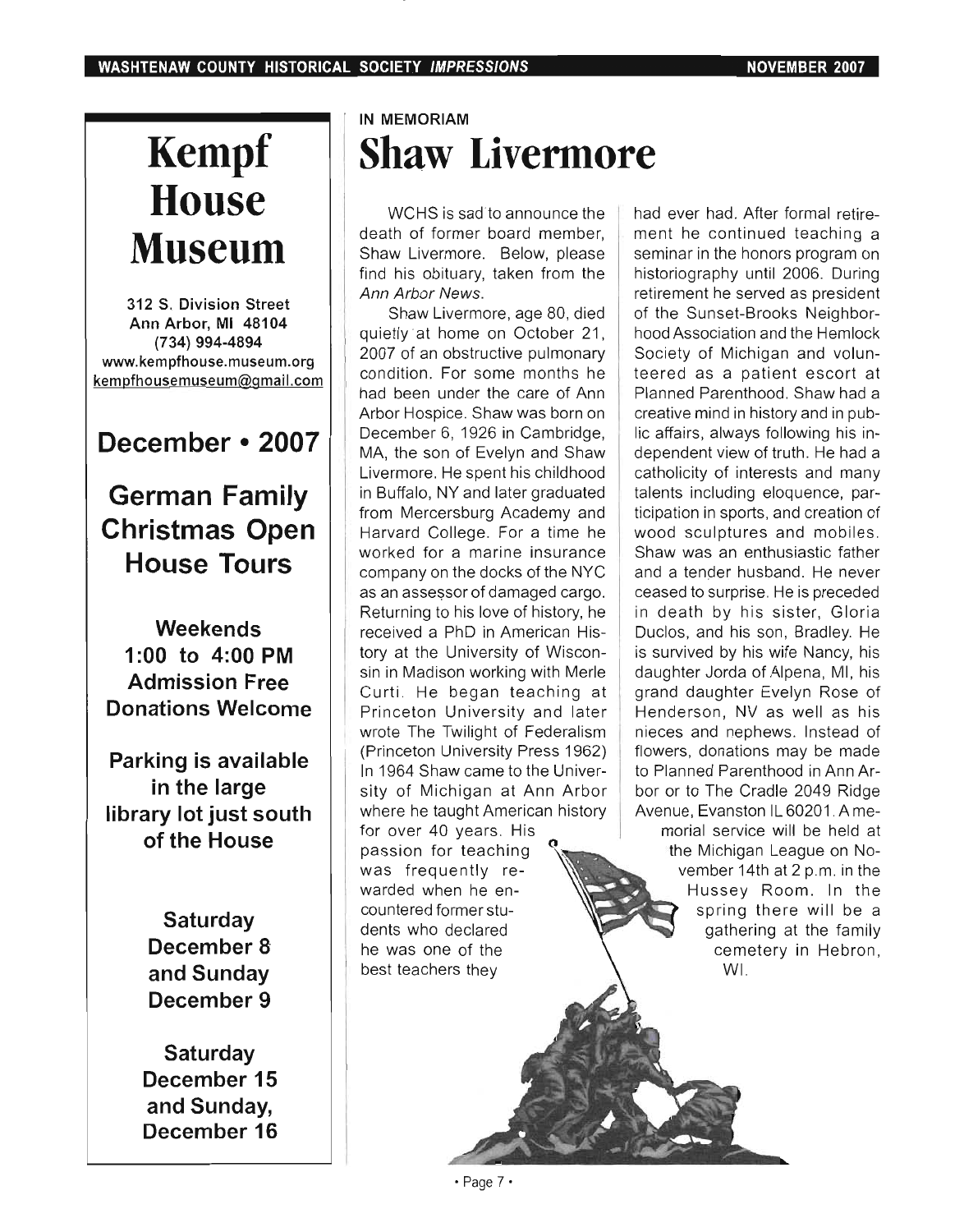## **ALICE CERNIGLIA The History of Hanukkah**

Hanukkah is celebrated for eight days and nights, starting on the 25th of Kislev on the Hebrew calendar (which is November-December on the Gregorian calendar). In Hebrew, the word "Hanukkah" means "dedication."

The holiday commemorates the rededication of the holy temple in Jerusalem after the Jews' 165 B.C.E. vic-

tory over the Hellenist Syrians. Antiochus, the Greek King of Syria, outlawed Jewish rituals and ordered the Jews to worship Greek gods.

In 168 B.C.E. the Jews' holy Temple was seized and dedicated to the worship of Zeus.

Some Jews were afraid of the Greek soldiers and obeyed them, but most were angry and decided to fight back.

The fighting began in Modiin, a village not far from Jerusalem. A Greek officer and soldiers assembled the villagers, asking them to bow to an idol and eat the flesh of a pig, activities forbidden to Jews. The officer asked Mattathias, a Jewish High Priest, to take part in the ceremony. He refused, and another villager stepped forward and offered to do it instead. Mattathias became outraged, took out his sword and killed the man, then killed the officer. His five sons and the other villagers then attacked and killed the soldiers. Mattathias' family went into hiding in the nearby mountains, where many other Jews, who wanted to fight the Greeks, joined them. They attacked the Greek soldiers whenever possible.

Judah Maccabee and his soldiers went to the Temple, and were saddened that many things were missing or broken, including the golden menorah. They cleaned and repaired the Temple, and when they were finished, they decided to



have a big dedication ceremony. For the celebration, the Maccabees wanted to light the menorah. They looked everywhere for oil, and found a small flask that contained only enough oil to light the menorah for one day. Miraculously, the oil lasted for eight days. This gave them enough time to obtain new oil to keep the menorah lit. Today Jews celebrate Hanukkah for eight days by lighting candles in a menorah every night, thus commemorating the eight day miracle.

## **The Menorah**

On each night of Hanukkah, the menorah is lit to commemorate the miracle which occurred after the Jews proclaimed victory over the Syrian armies in 165 B.C.E., as described above. In Israel, the Hanukkah menorah is called the Hanukiyah Menorahs come in all shapes and sizes. The only requirement is that the flames are separated enough so that they will not look too big and resemble a pagan bonfire.

Ancient menorahs were made of clay. They consisted of small, pearl shaped vessels, each with its own wick, which were arranged sideby-side.

Today's menorah, which stands on a base from which the branches sprout, resembles the holy Temple's menorah and started to appear towards the end of the Middle Ages.

# **Upcoming Events**

## **Genealogical Society of Washtenaw County, Michigan**

Sunday, December 2, 2007 1 :30P.M.

Free and Open to the Public Visitors are Welcome Education Center Auditorium St. Joseph Mercy Hospital Campus 5305 Elliott Drive Ypsilanti, Michigan

**LECTURE** 

Locating Living Persons Jim Jackson

**CLASS** 

Remembering and Celebrating Our Ancestors and Heritage Jerilyn Cross Lynn

Jerilyn will present a class about the history of the settlement of Isabella, Mecosta and Montcalm counties by her ancestors. This will be followed by a question and answer session on how she developed a book about this topic.

Jim Jackson is an Oakland County Genealogist and 2006 recipient of the Michigan Genealogical Council Lucy Kellogg award.

Contact: Marcia McCrary, President (734) 483-2799, Marciamccr@aol.com For more information, see the GSWC website at http://www.hvcn.org/info/gswc/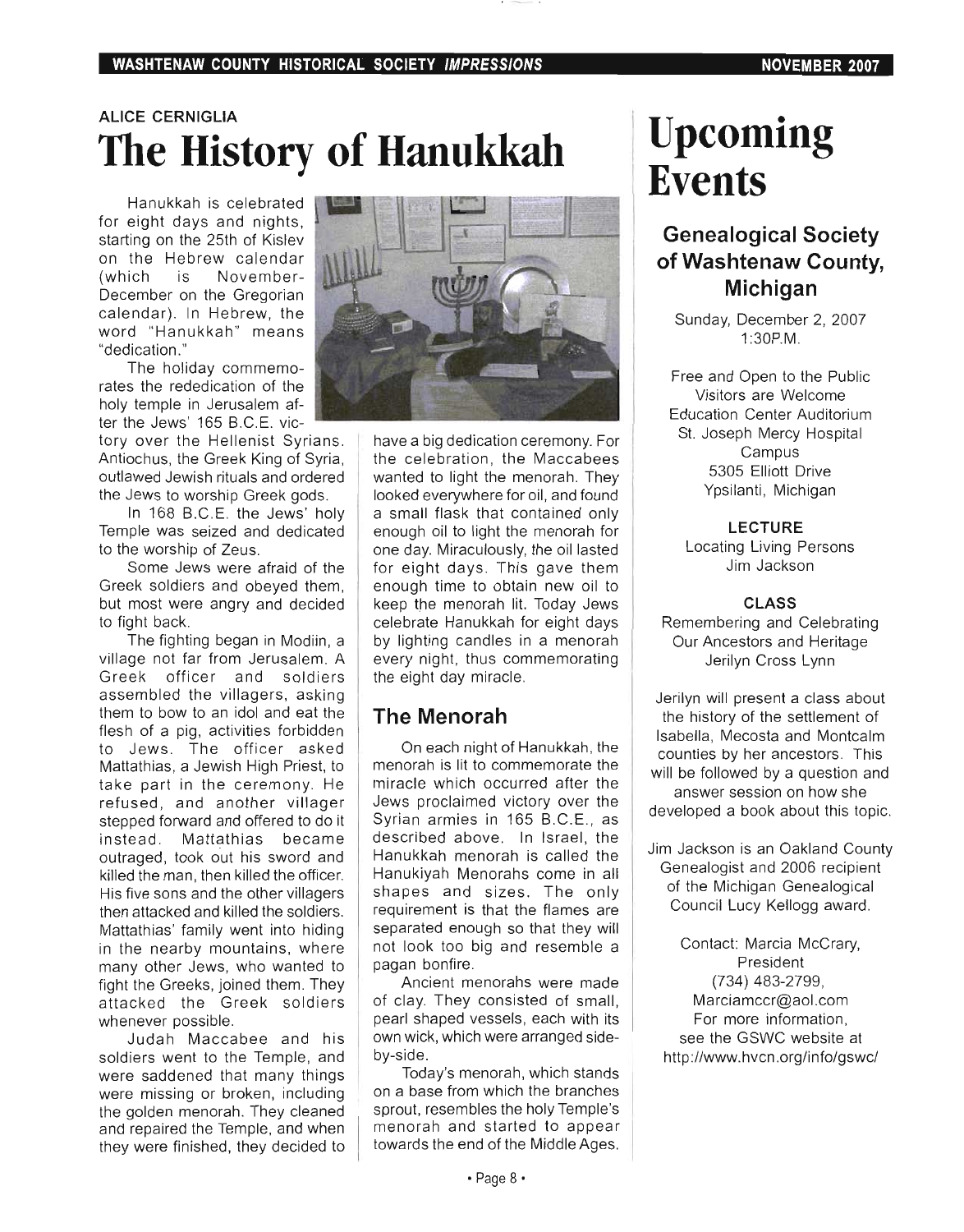## **Saline Area**

Saline Area Historical Society will host Grace Shackman on **Wed. Nov. 21 7:30 p.m.** for an Education Program titled **Early Settlement of Saline, Chelsea, Dexter and Manchester.** The program is free; everyone is invited and welcome. Light refreshments will be served. The program will take place at the former Calico Cat (Methodist Church) building on S. Ann Arbor and E. Henry Streets in Downtown Saline. This building is in the process of housing a new business, which may or may not have a visible business sign. However, come on in - the program will likely take place on the lower level. Information: 734- 944-0442 or contact Terri at salinehistory@earthlink.net. Free.

**Christmas at Rentschler Farm, 1265 E. Michigan Ave. Saline; Sat. Dec. 8 12:00·5:00 and Sun. Dec. 9 1 :00·4:00.** See how  $\lim_{n \to \infty} \frac{1}{n}$  families coped at farm families coped at<br>Christmastime\_when\_they\_were faced with a tight money situation year after year, during the Great Depression. Our 12-room farmhouse will be decorated with natural things that might have been found on the farm, a live tree will grace the parlor with 19305 ornaments and lights. Simple window decorations, good smells, sights, and sounds will greet visitors as they come through the front door. The dining room table will display German-American foods, all made with farm products. Sprinning and quilting will be demonstrated. The gift shop will feature our newly published 500-piece Rentschler Farm Puzzle, a fundraiser for our two museums. Light refreshments. Admission by donation. Parking on the grounds. www.salinehistory.org or contact Agnes at 769-2219.

### **SALINE, MICHIGAN**

# **One-Room School Holiday Program at Weber Blaess**

Turn the calendar back to the 1940's and the week after Thanksgiving. The students at the Weber Blaess One-Room School are bustling with anticipation. They are very excited, because this is the time of year that they will begin preparing for the highlight of the school term, the annual Holiday Program. Every single pupil participates in the program. Each student must decide what he or she will be performing for the program, individually or in a group  $-$  a skit, a poem, a reading, a song or maybe even a recitation. They practice in school and at home because they want to do their best. Everyone in the community will be attending  $$ neighbors, parents, friends, and relatives. In the weeks ahead, they are also very busy making decorations for the school; so it will look just right for the event.

Today, more than 65 years later, the Weber Blaess One-Room School is again alive with that same spirit of the 40's. That's right. Local students are beginning to prepare to re-enact the Weber Blaess One-Room School Holiday Program for the community. They are busy practicing their acts and making decorations. The program will be held at the school located at 525 Woodland Drive, Saline on Sunday, December 2nd. There will be three shows to choose from, 3 p.m., 5 p.m., and 7 p.m. Each show, lasting 1 hour, will be filled with entertainment, light refreshments, and maybe even a visit from old St. Nick himself.

The event is being sponsored by the Saline Historic Preservation Foundation with proceeds benefiting their ongoing programs and restoration. Tickets will cost \$10 for adults and \$5 for students and children. Tickets are available starting October 1st through Saline Community Education, 734-429-8020 Ext 1.

If you are looking for a unique traditional activity this holiday season, this program will meet your expectations. It will be entertaining for people of all ages, families, and for those who remember the oneroom days. It will bring back many fond memories of those days gone by. Help Saline celebrate its past by attending the One-Room School Holiday Program!

For further information call 734- 429-8020 or 734-429-5922.

## **Holiday Memories Washtenaw County**

## **Sunday, December 9, 2007 Noon to 4 PM**

All are welcomed to come view the newest exhibit at the Museum on Main Street. Various holidays will be featured: Christmas, Hanakkah, New Year Eve, Valentine Day artifacts will be on display. **Come visit our newest exhibit.**